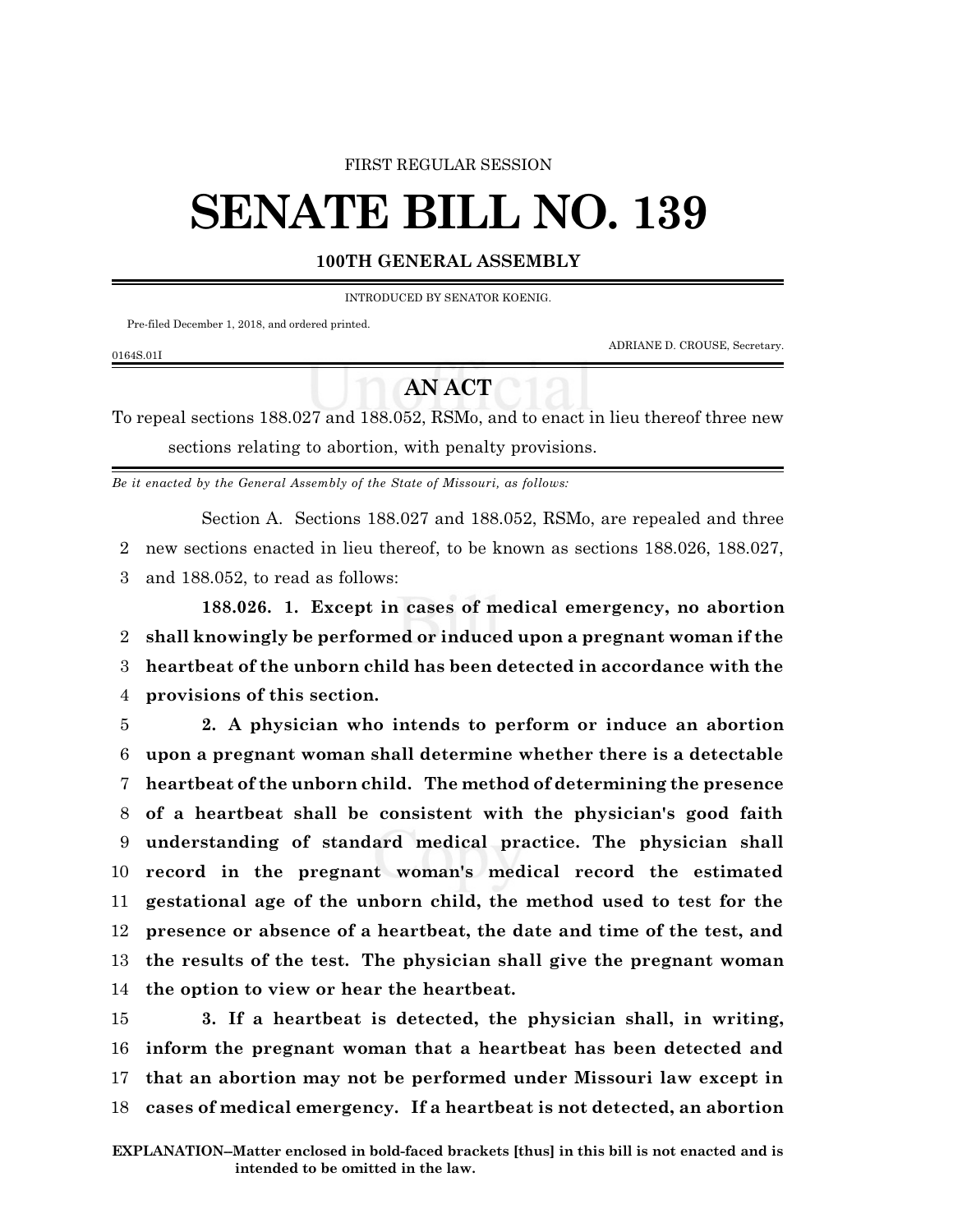**may be performed or induced within ninety-six hours of the conclusion of the heartbeat test in accordance with the provisions of this chapter and other applicable law. If an abortion is not performed within ninety-six hours of the conclusion of the heartbeat detection test, a new heartbeat detection test shall be conducted by a physician who intends to perform or induce an abortion on the pregnant woman.**

 **4. Notwithstanding the provisions of section 188.075, a physician who fails to conduct a heartbeat detection test prior to the performance or inducement of an abortion upon a pregnant woman shall, for each instance of failure, be subject to having his or her license or license application rejected, revoked, or suspended by the state board of registration for the healing arts in accordance with the provisions of section 334.100 for a period of six months and shall be subject to a fine of one thousand dollars.**

 **5. Notwithstanding the provisions of section 188.075, a physician who performs or induces an abortion upon a pregnant woman after a heartbeat detection test reveals the presence of a heartbeat in the unborn child shall have his or her license revoked, and any future license application rejected, by the state board of registration for the healing arts in accordance with the provisions of section 334.100.**

 **6. A pregnant woman upon whom an abortion is performed or induced in violation of this section shall not be prosecuted for a conspiracy to violate the provisions of this section.**

188.027. 1. Except in the case of medical emergency, no abortion shall be performed or induced on a woman without her voluntary and informed consent, given freely and without coercion. Consent to an abortion is voluntary and informed and given freely and without coercion if, and only if, at least seventy-two hours prior to the abortion:

 (1) The physician who is to perform or induce the abortion, a qualified professional, or the referring physician has informed the woman orally, reduced to writing, and in person, of the following:

(a) The name of the physician who will perform or induce the abortion;

 (b) Medically accurate information that a reasonable patient would consider material to the decision of whether or not to undergo the abortion, including:

a. A description of the proposed abortion method;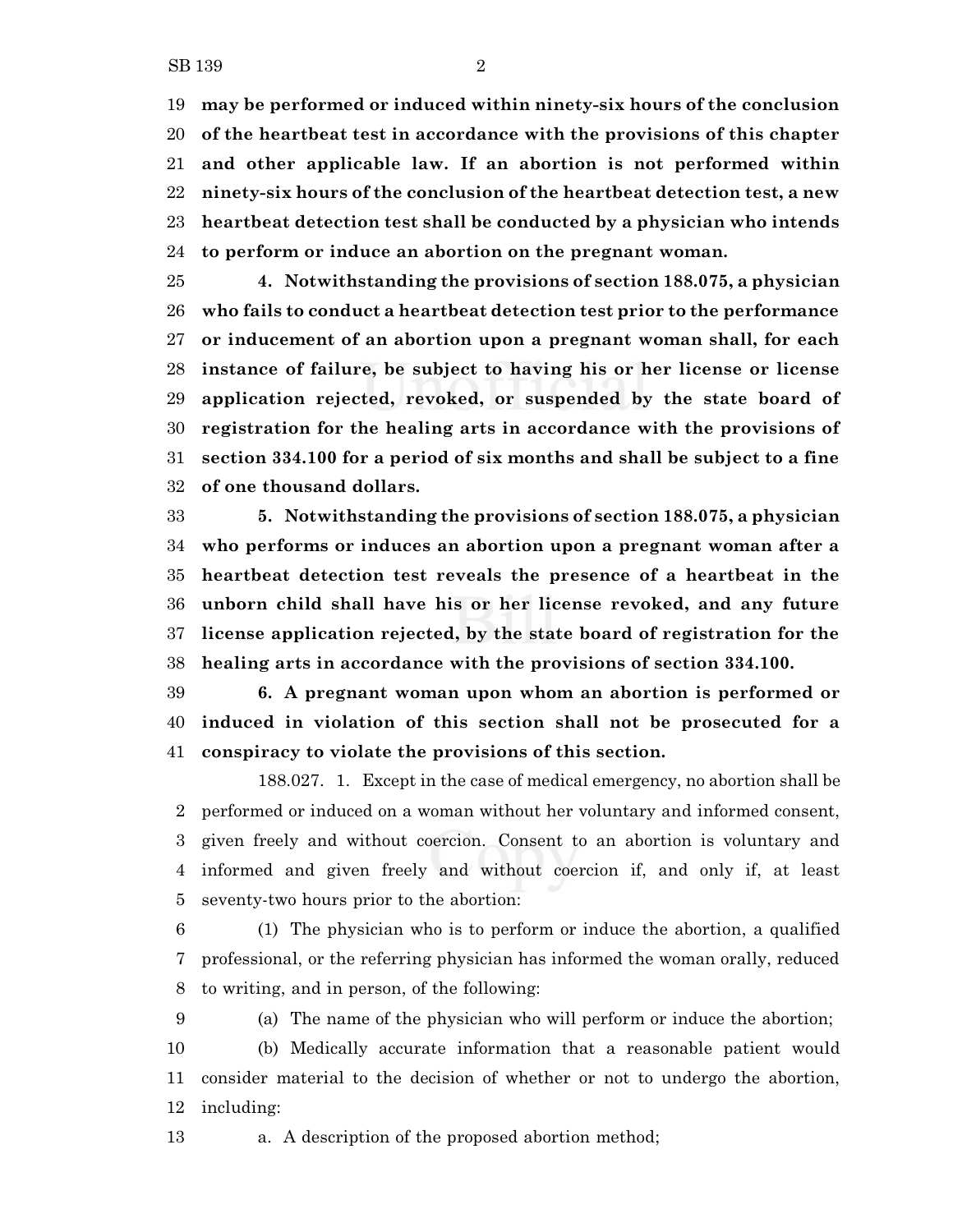b. The immediate and long-term medical risks to the woman associated with the proposed abortion method including, but not limited to, infection, hemorrhage, cervical tear or uterine perforation, harm to subsequent pregnancies or the ability to carry a subsequent child to term, and possible adverse psychological effects associated with the abortion; and

 c. The immediate and long-term medical risks to the woman, in light of the anesthesia and medication that is to be administered, the unborn child's gestational age, and the woman's medical history and medical condition;

 (c) Alternatives to the abortion which shall include making the woman aware that information and materials shall be provided to her detailing such alternatives to the abortion;

 (d) A statement that the physician performing or inducing the abortion is available for any questions concerning the abortion, together with the telephone number that the physician may be later reached to answer any questions that the woman may have;

 (e) The location of the hospital that offers obstetrical or gynecological care located within thirty miles of the location where the abortion is performed or induced and at which the physician performing or inducing the abortion has clinical privileges and where the woman may receive follow-up care by the physician if complications arise;

 (f) The gestational age of the unborn child at the time the abortion is to be performed or induced; and

 (g) The anatomical and physiological characteristics of the unborn child at the time the abortion is to be performed or induced;

 (2) The physician who is to perform or induce the abortion or a qualified professional has presented the woman, in person, printed materials provided by the department, which describe the probable anatomical and physiological characteristics of the unborn child at two-week gestational increments from conception to full term, including color photographs or images of the developing unborn child at two-week gestational increments. Such descriptions shall include information about brain and heart functions, the presence of external members and internal organs during the applicable stages of development and information on when the unborn child is viable. The printed materials shall prominently display the following statement: "The life of each human being begins at conception. Abortion will terminate the life of a separate, unique, living human being.";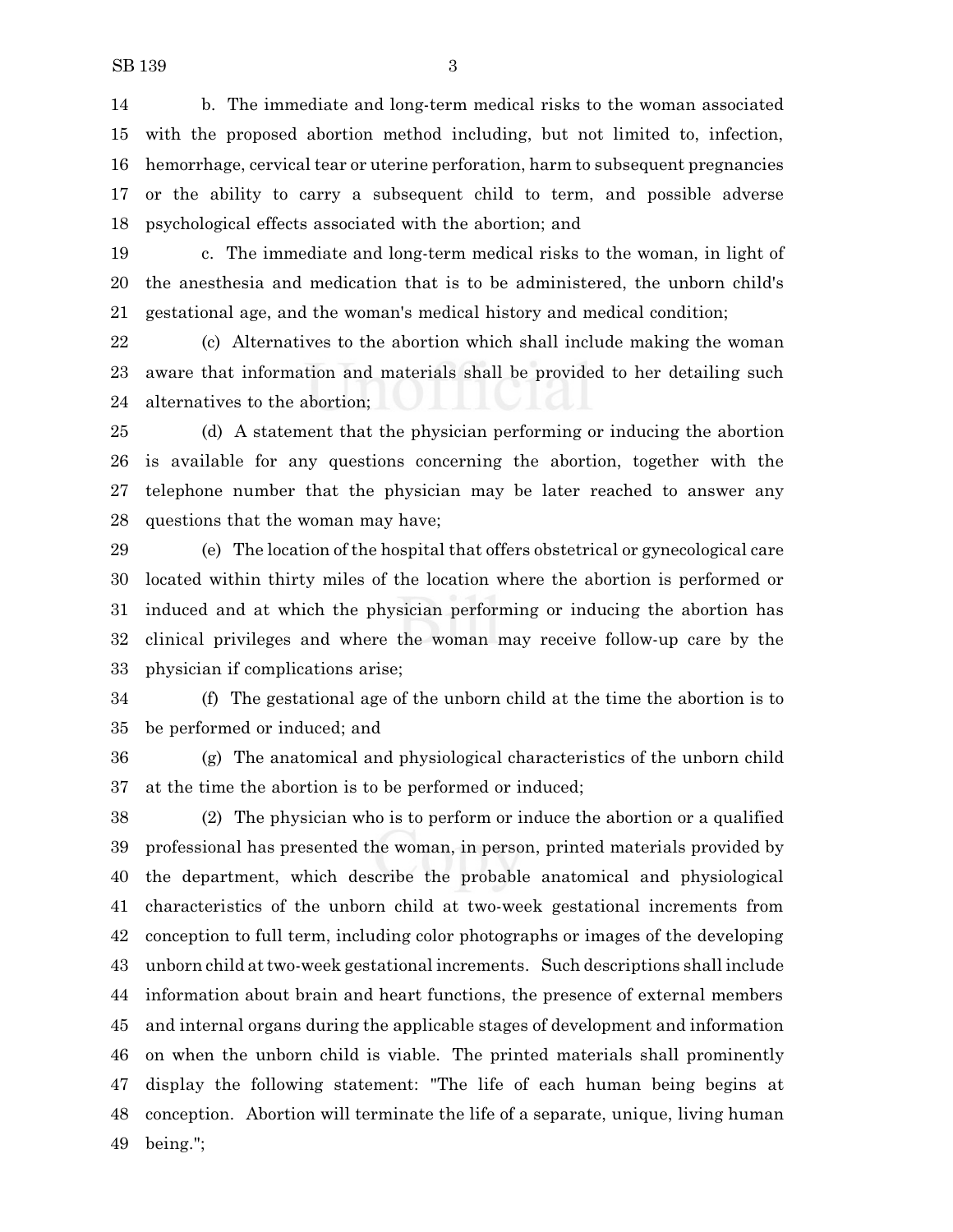(3) The physician who is to perform or induce the abortion, a qualified professional, or the referring physician has presented the woman, in person, printed materials provided by the department, which describe the various surgical and drug-induced methods of abortion relevant to the stage of pregnancy, as well as the immediate and long-term medical risks commonly associated with each abortion method including, but not limited to, infection, hemorrhage, cervical tear or uterine perforation, harm to subsequent pregnancies or the ability to carry a subsequent child to term, and the possible adverse psychological effects associated with an abortion;

 (4) The physician who is to perform or induce the abortion or a qualified professional shall provide the woman with the opportunity to view at least seventy-two hours prior to the abortion an active ultrasound of the unborn child **[**and hear the heartbeat of the unborn child if the heartbeat is audible**]**. The woman shall be provided with a geographically indexed list maintained by the department of health care providers, facilities, and clinics that perform ultrasounds, including those that offer ultrasound services free of charge. Such materials shall provide contact information for each provider, facility, or clinic including telephone numbers and, if available, website addresses. Should the woman decide to obtain an ultrasound from a provider, facility, or clinic other than the abortion facility, the woman shall be offered a reasonable time to obtain the ultrasound examination before the date and time set for performing or inducing an abortion. The person conducting the ultrasound shall ensure that the active ultrasound image is of a quality consistent with standard medical practice in the community, contains the dimensions of the unborn child, and accurately portrays the presence of external members and internal organs, if present or viewable, of the unborn child. **[**The auscultation of fetal heart tone must also be of a quality consistent with standard medical practice in the community.**]** If the woman chooses to view the ultrasound **[**or hear the heartbeat or both**]** at the abortion facility, the viewing **[**or hearing or both**]** shall be provided to her at the abortion facility at least seventy-two hours prior to the abortion being performed or induced;

 (5) Prior to an abortion being performed or induced on an unborn child of twenty-two weeks gestational age or older, the physician who is to perform or induce the abortion or a qualified professional has presented the woman, in person, printed materials provided by the department that offer information on the possibility of the abortion causing pain to the unborn child. This information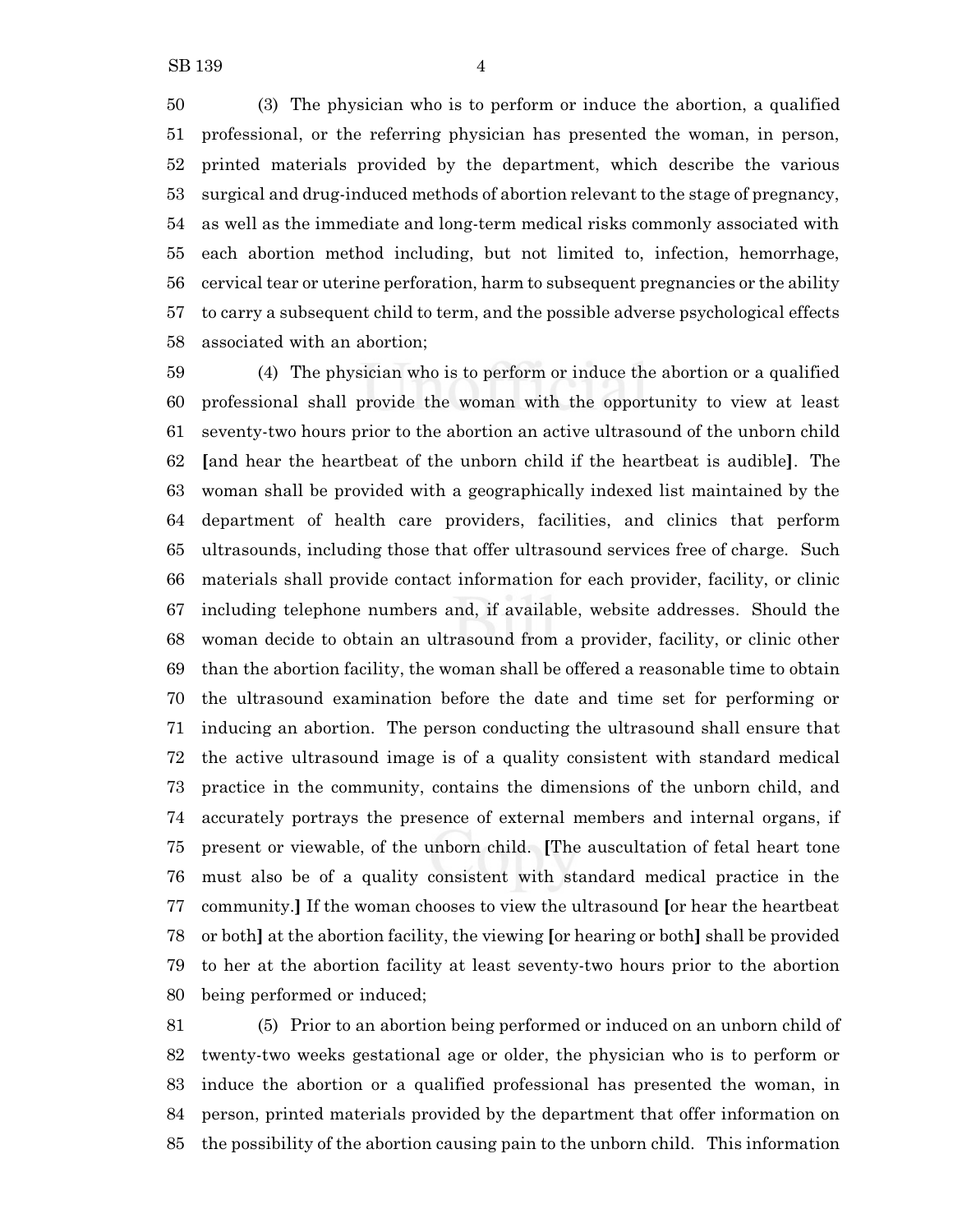shall include, but need not be limited to, the following:

 (a) At least by twenty-two weeks of gestational age, the unborn child possesses all the anatomical structures, including pain receptors, spinal cord, nerve tracts, thalamus, and cortex, that are necessary in order to feel pain;

 (b) A description of the actual steps in the abortion procedure to be performed or induced, and at which steps the abortion procedure could be painful to the unborn child;

 (c) There is evidence that by twenty-two weeks of gestational age, unborn children seek to evade certain stimuli in a manner that in an infant or an adult would be interpreted as a response to pain;

 (d) Anesthesia is given to unborn children who are twenty-two weeks or more gestational age who undergo prenatal surgery;

 (e) Anesthesia is given to premature children who are twenty-two weeks or more gestational age who undergo surgery;

 (f) Anesthesia or an analgesic is available in order to minimize or alleviate the pain to the unborn child;

 (6) The physician who is to perform or induce the abortion or a qualified professional has presented the woman, in person, printed materials provided by the department explaining to the woman alternatives to abortion she may wish to consider. Such materials shall:

 (a) Identify on a geographical basis public and private agencies available to assist a woman in carrying her unborn child to term, and to assist her in caring for her dependent child or placing her child for adoption, including agencies commonly known and generally referred to as pregnancy resource centers, crisis pregnancy centers, maternity homes, and adoption agencies. Such materials shall provide a comprehensive list by geographical area of the agencies, a description of the services they offer, and the telephone numbers and addresses of the agencies; provided that such materials shall not include any programs, services, organizations, or affiliates of organizations that perform or induce, or assist in the performing or inducing of, abortions or that refer for abortions;

 (b) Explain the Missouri alternatives to abortion services program under section 188.325, and any other programs and services available to pregnant women and mothers of newborn children offered by public or private agencies which assist a woman in carrying her unborn child to term and assist her in caring for her dependent child or placing her child for adoption, including but not limited to prenatal care; maternal health care; newborn or infant care; mental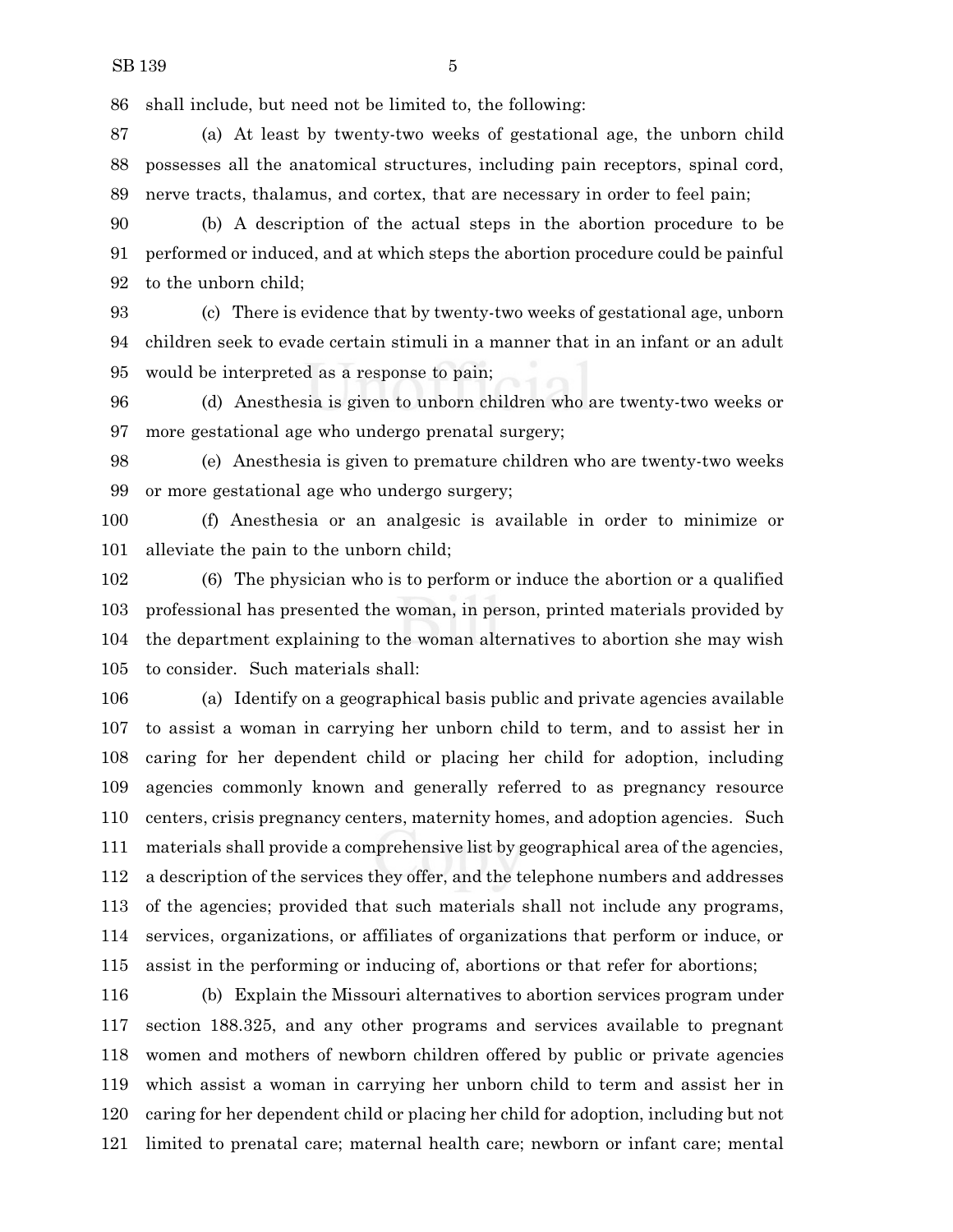health services; professional counseling services; housing programs; utility assistance; transportation services; food, clothing, and supplies related to pregnancy; parenting skills; educational programs; job training and placement services; drug and alcohol testing and treatment; and adoption assistance;

 (c) Identify the state website for the Missouri alternatives to abortion services program under section 188.325, and any toll-free number established by the state operated in conjunction with the program;

 (d) Prominently display the statement: "There are public and private agencies willing and able to help you carry your child to term, and to assist you and your child after your child is born, whether you choose to keep your child or place him or her for adoption. The state of Missouri encourages you to contact those agencies before making a final decision about abortion. State law requires that your physician or a qualified professional give you the opportunity to call agencies like these before you undergo an abortion.";

 (7) The physician who is to perform or induce the abortion or a qualified professional has presented the woman, in person, printed materials provided by the department explaining that the father of the unborn child is liable to assist in the support of the child, even in instances where he has offered to pay for the abortion. Such materials shall include information on the legal duties and support obligations of the father of a child, including, but not limited to, child support payments, and the fact that paternity may be established by the father's name on a birth certificate or statement of paternity, or by court action. Such printed materials shall also state that more information concerning paternity establishment and child support services and enforcement may be obtained by calling the family support division within the Missouri department of social services; and

 (8) The physician who is to perform or induce the abortion or a qualified professional shall inform the woman that she is free to withhold or withdraw her consent to the abortion at any time without affecting her right to future care or treatment and without the loss of any state or federally funded benefits to which she might otherwise be entitled.

 2. All information required to be provided to a woman considering abortion by subsection 1 of this section shall be presented to the woman individually, in the physical presence of the woman and in a private room, to protect her privacy, to maintain the confidentiality of her decision, to ensure that the information focuses on her individual circumstances, to ensure she has an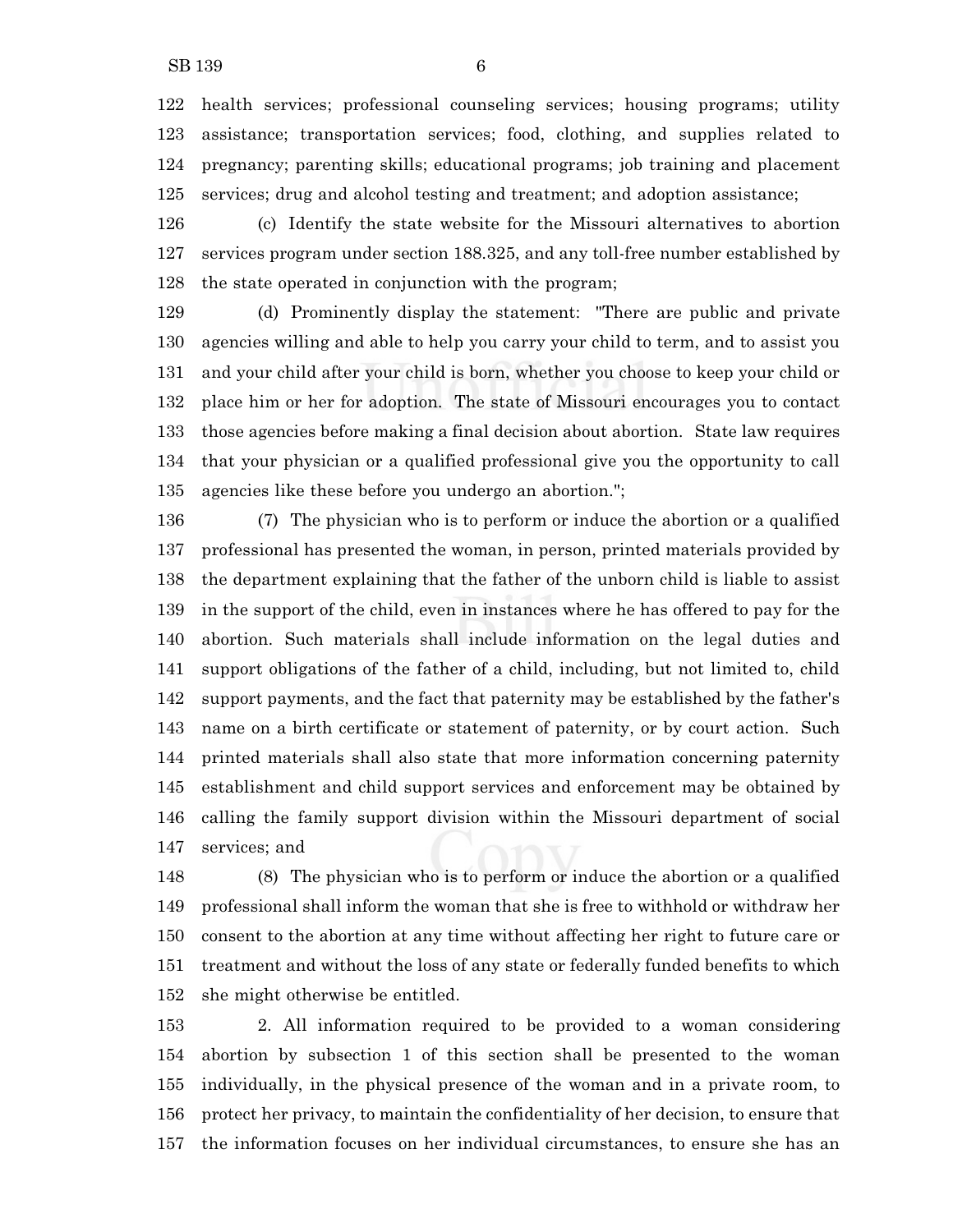adequate opportunity to ask questions, and to ensure that she is not a victim of coerced abortion. Should a woman be unable to read materials provided to her, they shall be read to her. Should a woman need an interpreter to understand the information presented in the written materials, an interpreter shall be provided to her. Should a woman ask questions concerning any of the information or materials, answers shall be provided in a language she can understand.

 3. No abortion shall be performed or induced unless and until the woman upon whom the abortion is to be performed or induced certifies in writing on a checklist form provided by the department that she has been presented all the information required in subsection 1 of this section, that she has been provided the opportunity to view an active ultrasound image of the unborn child **[**and hear the heartbeat of the unborn child if it is audible**]**, and that she further certifies that she gives her voluntary and informed consent, freely and without coercion, to the abortion procedure.

 4. No abortion shall be performed or induced on an unborn child of twenty-two weeks gestational age or older unless and until the woman upon whom the abortion is to be performed or induced has been provided the opportunity to choose to have an anesthetic or analgesic administered to eliminate or alleviate pain to the unborn child caused by the particular method of abortion to be performed or induced. The administration of anesthesia or analgesics shall be performed in a manner consistent with standard medical practice in the community.

 5. No physician shall perform or induce an abortion unless and until the physician has obtained from the woman her voluntary and informed consent given freely and without coercion. If the physician has reason to believe that the woman is being coerced into having an abortion, the physician or qualified professional shall inform the woman that services are available for her and shall provide her with private access to a telephone and information about such services, including but not limited to the following:

(1) Rape crisis centers, as defined in section 455.003;

 (2) Shelters for victims of domestic violence, as defined in section 455.200; and

(3) Orders of protection, pursuant to chapter 455.

 6. The physician who is to perform or induce the abortion shall, at least seventy-two hours prior to such procedure, inform the woman orally and in person of: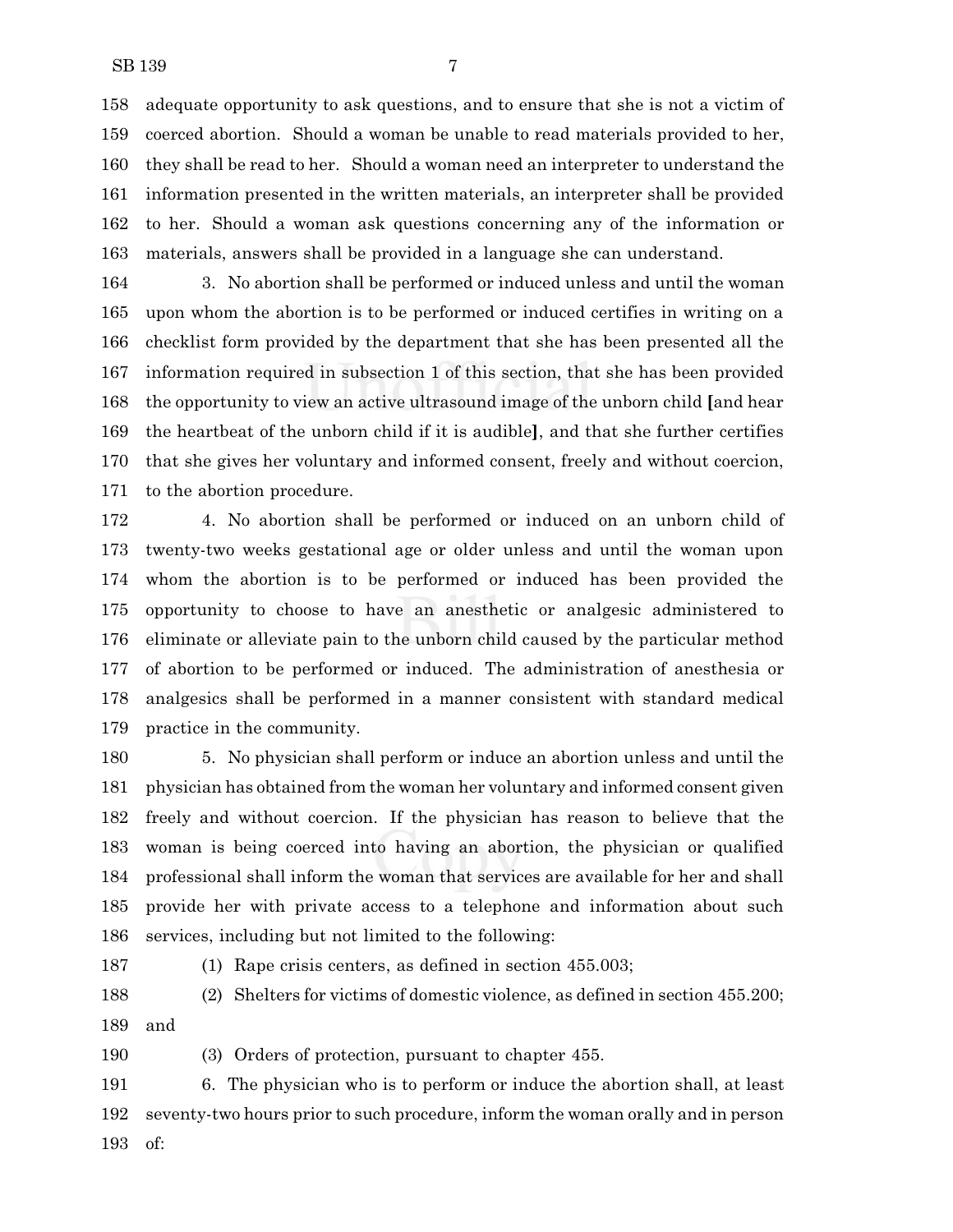(1) The immediate and long-term medical risks to the woman associated with the proposed abortion method including, but not limited to, infection, hemorrhage, cervical tear or uterine perforation, harm to subsequent pregnancies or the ability to carry a subsequent child to term, and possible adverse psychological effects associated with the abortion; and

 (2) The immediate and long-term medical risks to the woman, in light of the anesthesia and medication that is to be administered, the unborn child's gestational age, and the woman's medical history and medical conditions.

 7. No physician shall perform or induce an abortion unless and until the physician has received and signed a copy of the form prescribed in subsection 3 of this section. The physician shall retain a copy of the form in the patient's medical record.

 8. In the event of a medical emergency as provided by section 188.039, the physician who performed or induced the abortion shall clearly certify in writing the nature and circumstances of the medical emergency. This certification shall be signed by the physician who performed or induced the abortion, and shall be maintained under section 188.060.

 9. No person or entity shall require, obtain, or accept payment for an abortion from or on behalf of a patient until at least seventy-two hours have passed since the time that the information required by subsection 1 of this section has been provided to the patient. Nothing in this subsection shall prohibit a person or entity from notifying the patient that payment for the abortion will be required after the seventy-two-hour period has expired if she voluntarily chooses to have the abortion.

 10. The term "qualified professional" as used in this section shall refer to a physician, physician assistant, registered nurse, licensed practical nurse, psychologist, licensed professional counselor, or licensed social worker, licensed or registered under chapter 334, 335, or 337, acting under the supervision of the physician performing or inducing the abortion, and acting within the course and scope of his or her authority provided by law. The provisions of this section shall not be construed to in any way expand the authority otherwise provided by law relating to the licensure, registration, or scope of practice of any such qualified professional.

 11. By November 30, 2010, the department shall produce the written materials and forms described in this section. Any written materials produced shall be printed in a typeface large enough to be clearly legible. All information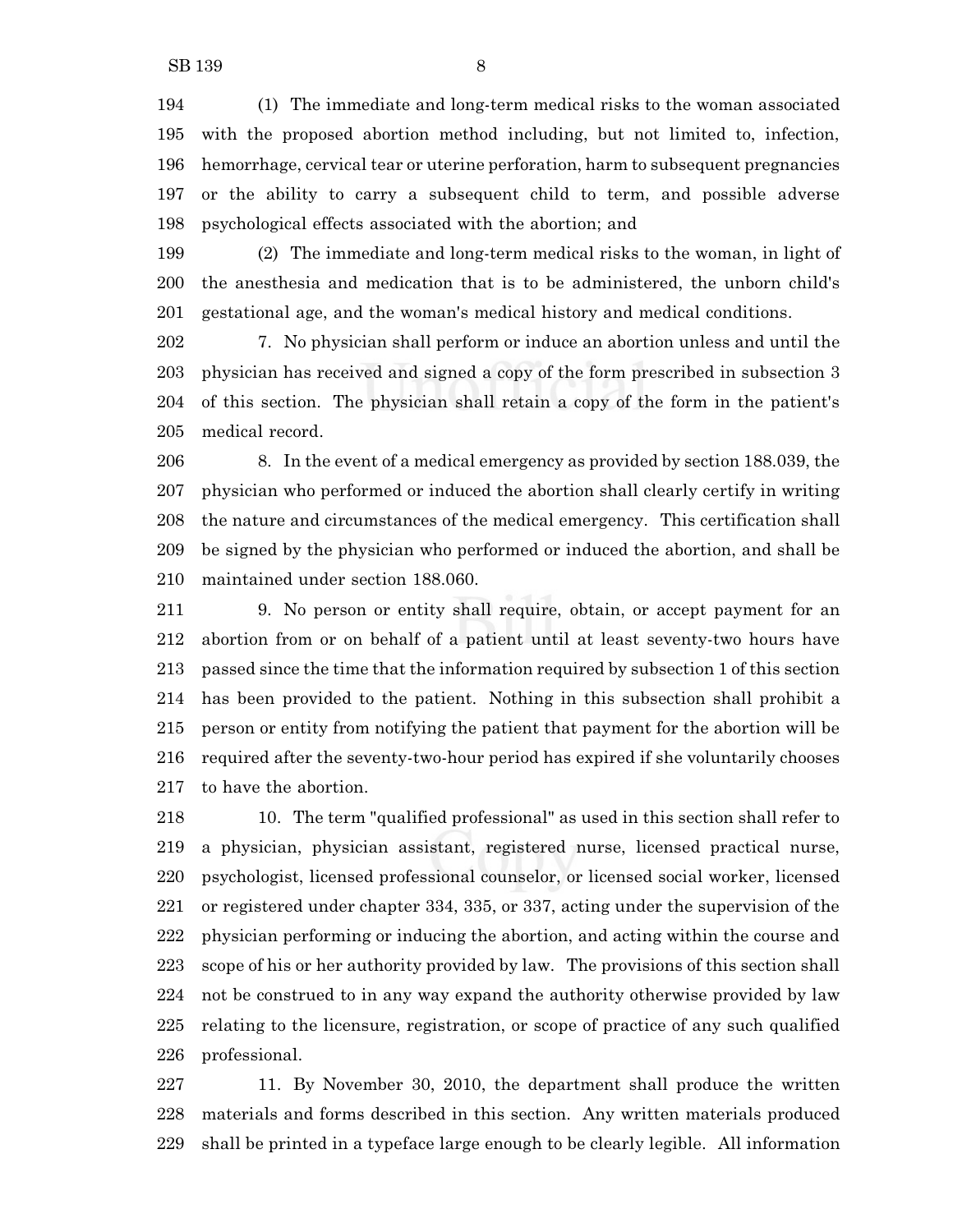shall be presented in an objective, unbiased manner designed to convey only accurate scientific and medical information. The department shall furnish the written materials and forms at no cost and in sufficient quantity to any person who performs or induces abortions, or to any hospital or facility that provides abortions. The department shall make all information required by subsection 1 of this section available to the public through its department website. The department shall maintain a toll-free, twenty-four-hour hotline telephone number where a caller can obtain information on a regional basis concerning the agencies and services described in subsection 1 of this section. No identifying information regarding persons who use the website shall be collected or maintained. The department shall monitor the website on a regular basis to prevent tampering and correct any operational deficiencies.

 12. In order to preserve the compelling interest of the state to ensure that the choice to consent to an abortion is voluntary and informed, and given freely and without coercion, the department shall use the procedures for adoption of emergency rules under section 536.025 in order to promulgate all necessary rules, forms, and other necessary material to implement this section by November 30, 2010.

 13. If the provisions in subsections 1 and 9 of this section requiring a seventy-two-hour waiting period for an abortion are ever temporarily or permanently restrained or enjoined by judicial order, then the waiting period for an abortion shall be twenty-four hours; provided, however, that if such temporary or permanent restraining order or injunction is stayed or dissolved, or otherwise ceases to have effect, the waiting period for an abortion shall be seventy-two hours.

188.052. 1. An individual abortion report for each abortion performed or induced upon a woman shall be completed by her attending physician.

 2. An individual complication report for any post-abortion care performed upon a woman shall be completed by the physician providing such post-abortion care. This report shall include:

(1) The date of the abortion;

 (2) The name and address of the abortion facility or hospital where the abortion was performed;

(3) The nature of the abortion complication diagnosed or treated**; and**

 **(4) The time, date, method, and results of the heartbeat detection test performed prior to the abortion**.